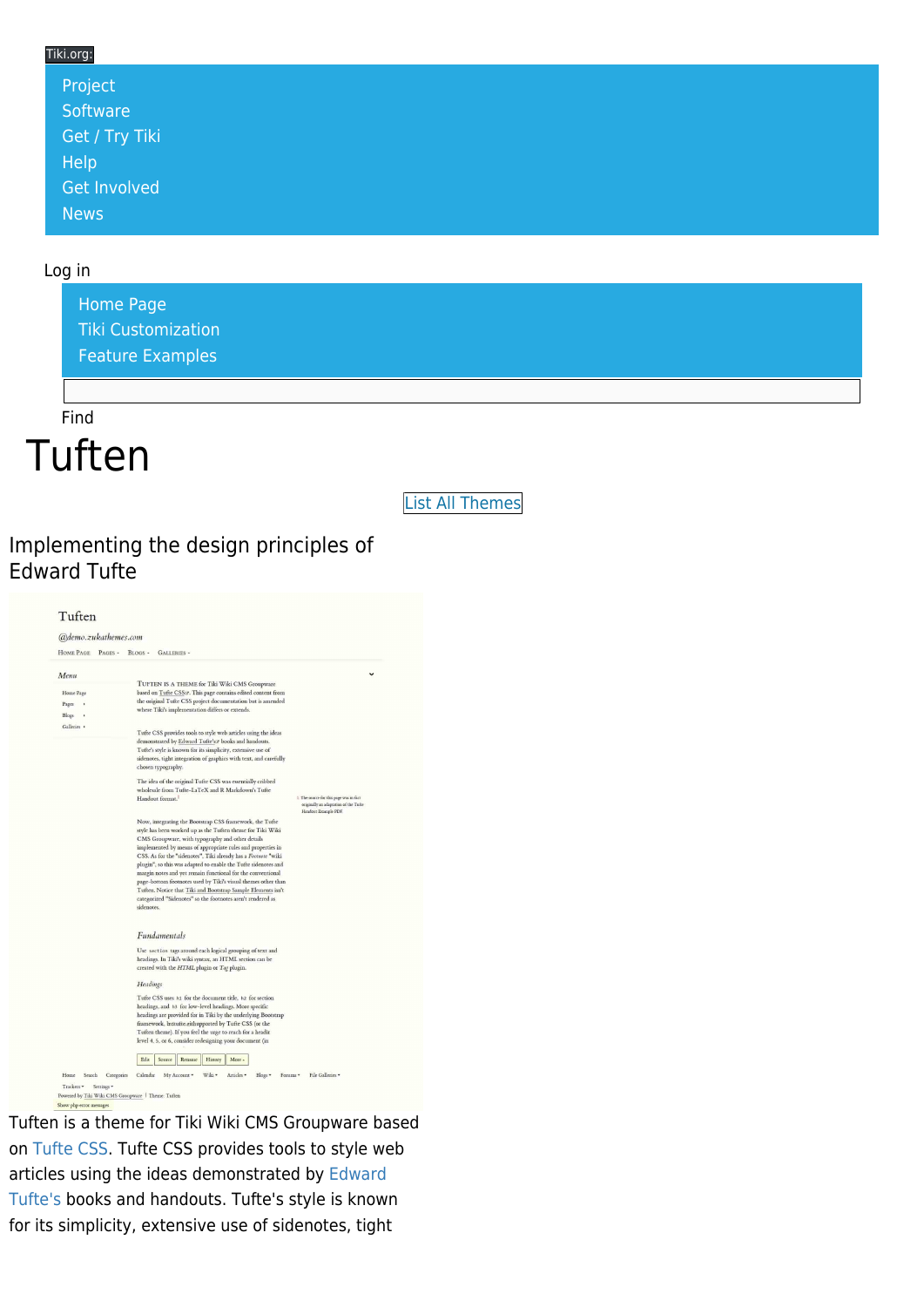integration of graphics with text, and carefully chosen typography.

The idea of the original Tufte CSS was essentially cribbed wholesale from Tufte-LaTeX and R Markdown's Tufte Handout format. The Tuften theme for Tiki is a derivative implementation.

Integrating the Bootstrap CSS framework, the Tufte style has been worked up as the Tuften theme for Tiki Wiki CMS Groupware, with typography and other details implemented by means of appropriate rules and properties in CSS. As for the "sidenotes", Tiki already has a Footnote "wiki plugin", so this was adapted to enable the Tufte sidenotes and margin notes and yet remain functional for the conventional page-bottom footnotes used by Tiki's visual themes other than Tuften.

# Fundamentals

Use section tags around each logical grouping of text and headings.

## Headings

Tufte CSS uses  $h1$  for the document title,  $h2$  for section headings, and  $\overline{h3}$  for low-level headings. More specific headings are provided for in Tiki by the underlying Bootstrap framework, but are not supported by Tufte CSS (or the Tuften theme).

In his later books, Tufte starts each section with a bit of vertical space, a non-indented paragraph, and sets the first few words of the sentence in small caps. For this we use a *Div* wiki plugin with the class newthought The vertical space is accomplished separately, through the section class. The vertical space may be unnecessary when using this technique to replace  $h2$  elements, as in this paragraph. The main thing is to be consistent: don't alternate use of header elements and the newthought technique. Pick one approach and stick to it.

## Color

Although paper handouts obviously have a pure white background, the web is better served by the use of slightly off-white and off-black colors. Related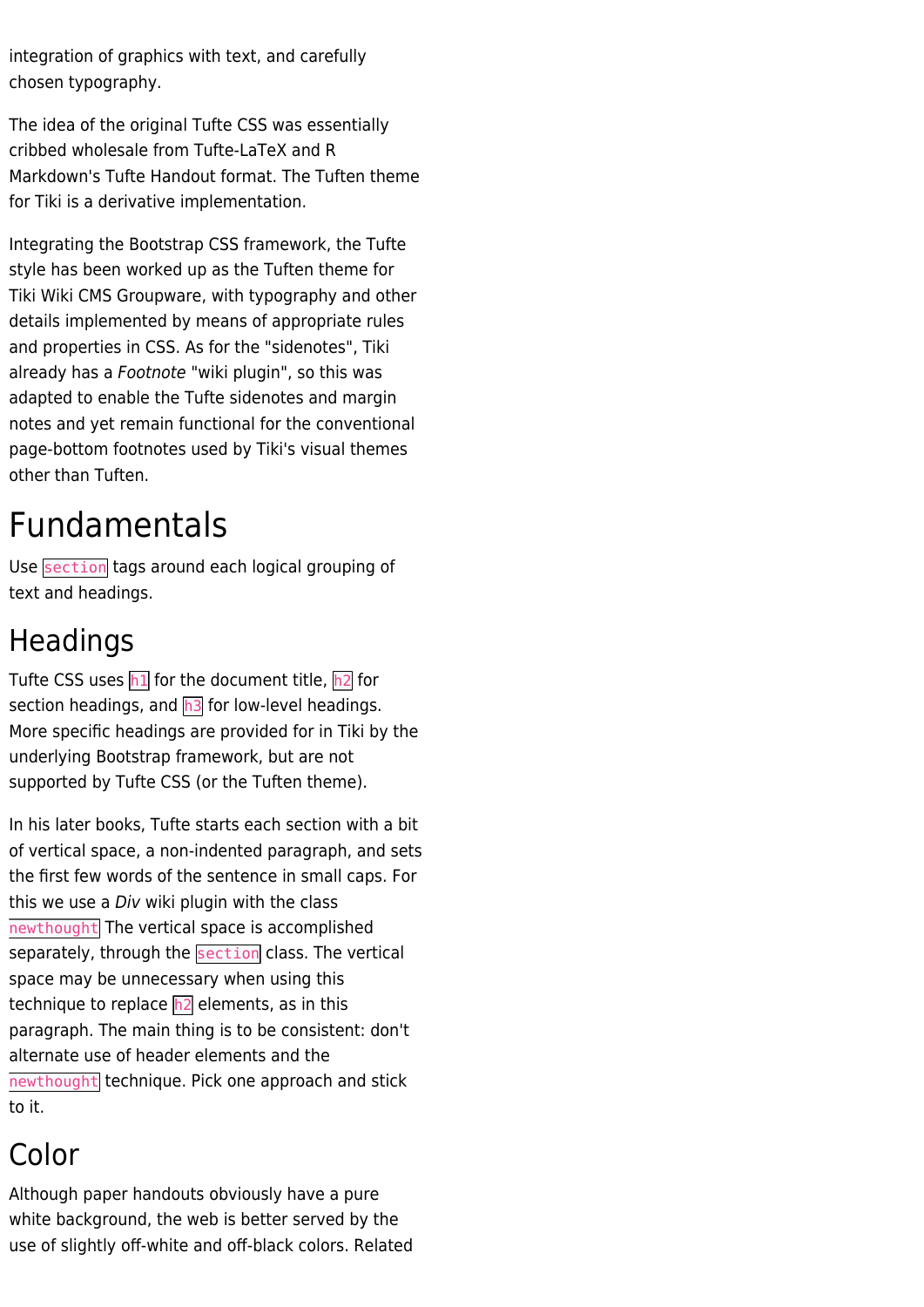colors like panel and panel heading backgrounds are also derived as small incremental changes from the base body background color.

#### Fonts

In print, Tufte uses the proprietary Monotype Bembo font. A similar effect is achieved in digital formats with the now open-source [ETBook](https://github.com/edwardtufte/et-book), which this theme supplies with a @font-face reference to a .ttf file.

Also notice how Tufte CSS/Tuften includes separate font files for bold (strong) and italic (emphasis), instead of relying on the browser to mechanically transform the text. This is typographic best practice.

Links in this theme match the body text in color and do not change on mouseover or when clicked. These links are underlined, since this is the most widely recognized indicator of clickable text. However, because most browsers' default underlining does not clear descenders and is so thick and distracting, the underline effect is instead achieved using CSS trickery involving background gradients instead of standard text-decoration. Credit goes to Adam Schwartz for that technique.

### Lists

Tufte points out that while lists have valid uses, they tend to promote ineffective writing habits due to their "lack of syntactic and intellectual discipline". He is particularly critical of hierarchical and bulletpointed lists.

For these reasons, Tufte CSS encourages caution before turning to a list element; also, to visually deemphasize the list construct, bullet points are removed from unordered lists by default.

## Sidenotes

One of the most distinctive features of Tufte's style is his extensive use of sidenotes. Sidenotes consist of 1) a superscript reference number that goes inline with the text, and 2) a sidenote containing content that repeats the superscripted number to reinforce its connection to the text. To add a sidenote, use a Tiki FOOTNOTE wikiplugin where you want the reference to go. In the Tufte style, each footnote has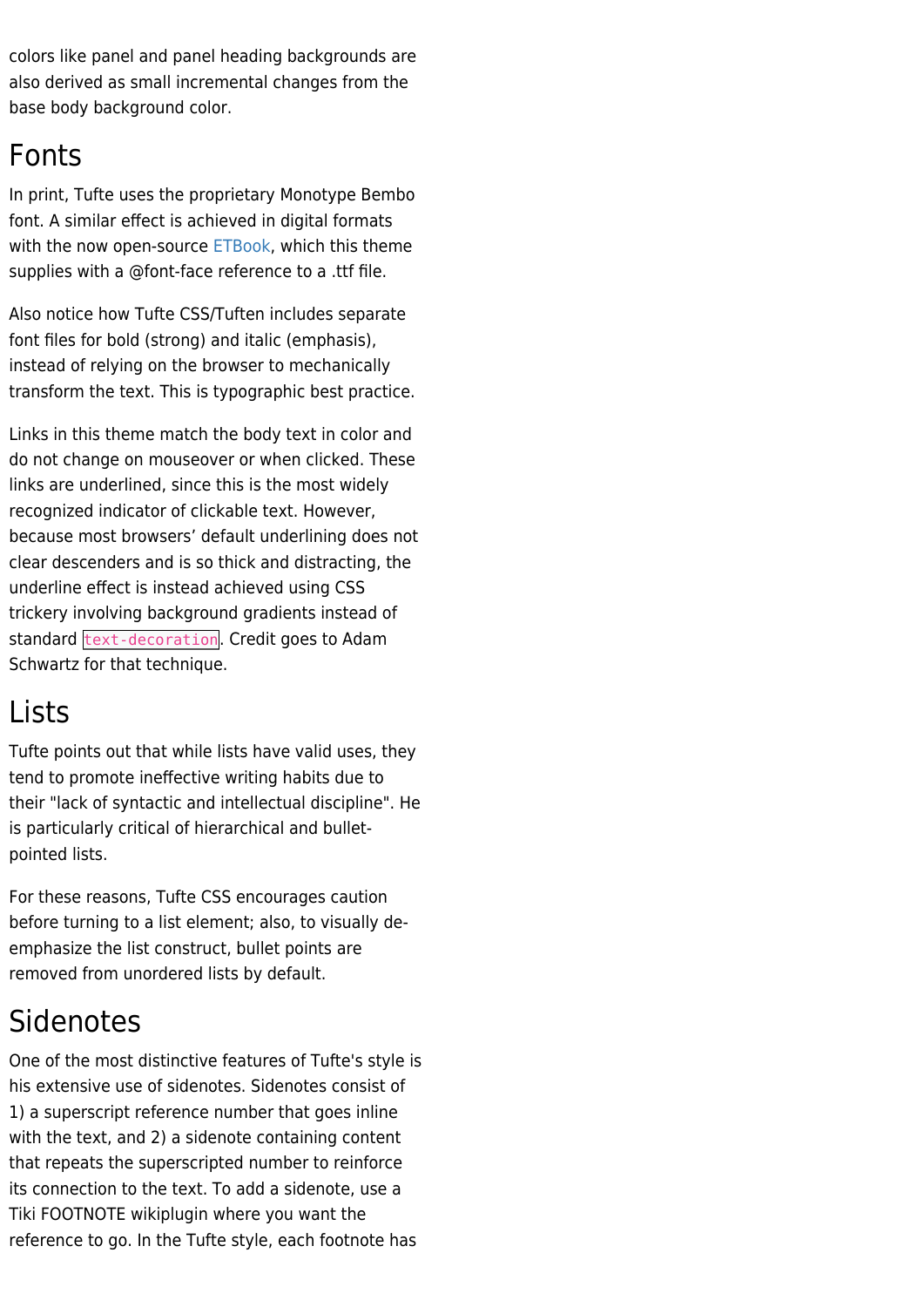its own footnote area, immediately to the right of the footnote.

In larger viewports, Tufte CSS uses the right margin for sidenotes, margin notes, and small figures.

To reserve the open area for sidenotes and to limit this layout to pages that do in fact have sidenotes, Tiki's "Categories" feature plays a part. A "Sidenotes" category should be created at tikiadmin categories.php, and the wiki page should be assigned to this Sidenotes category when the page is created or edited to contain sidenotes.

## Disclaimer

The Tuften Tiki theme was made following a pretty limited exposure to the examples and discussions of Edward Tufte's ideas about the display of information. Any more knowledgeable Tufte advocates' corrections or suggestions for improvement of the theme are welcome in the [Tiki.org themes forum](https://tiki.org/forum14) or via this [contact form](https://zukathemes.com/Contact%20us).

### Installation

When the theme archive is expanded, its files will be in a directory (folder) that contains all the theme files in their necessary subdirectories. Install the theme by transferring this directory to the Tiki site's "themes" directory. After refreshing the site's Look and Feel admin page, the theme name will appear in the theme selector, and can be selected. Any layout template can be used with this theme.

To reserve the open area for sidenotes and to limit this layout to pages that do in fact have sidenotes, Tiki's "Categories" feature plays a part. A "Sidenotes" category should be created at tikiadmin categories.php, and the wiki page should be assigned to this Sidenotes category when the page is created or edited to contain sidenotes. (Note that the category name - sidenotes or Sidenotes - must be spelled correctly for the function to work - both capitalized and lower-case spellings are acceptable, to match the category naming practice at the site.)

On tiki-admin.php?page=category, be sure the "Categories used in templates (.tpl files)" checkbox is checked, and in the selector of "Categories to add as